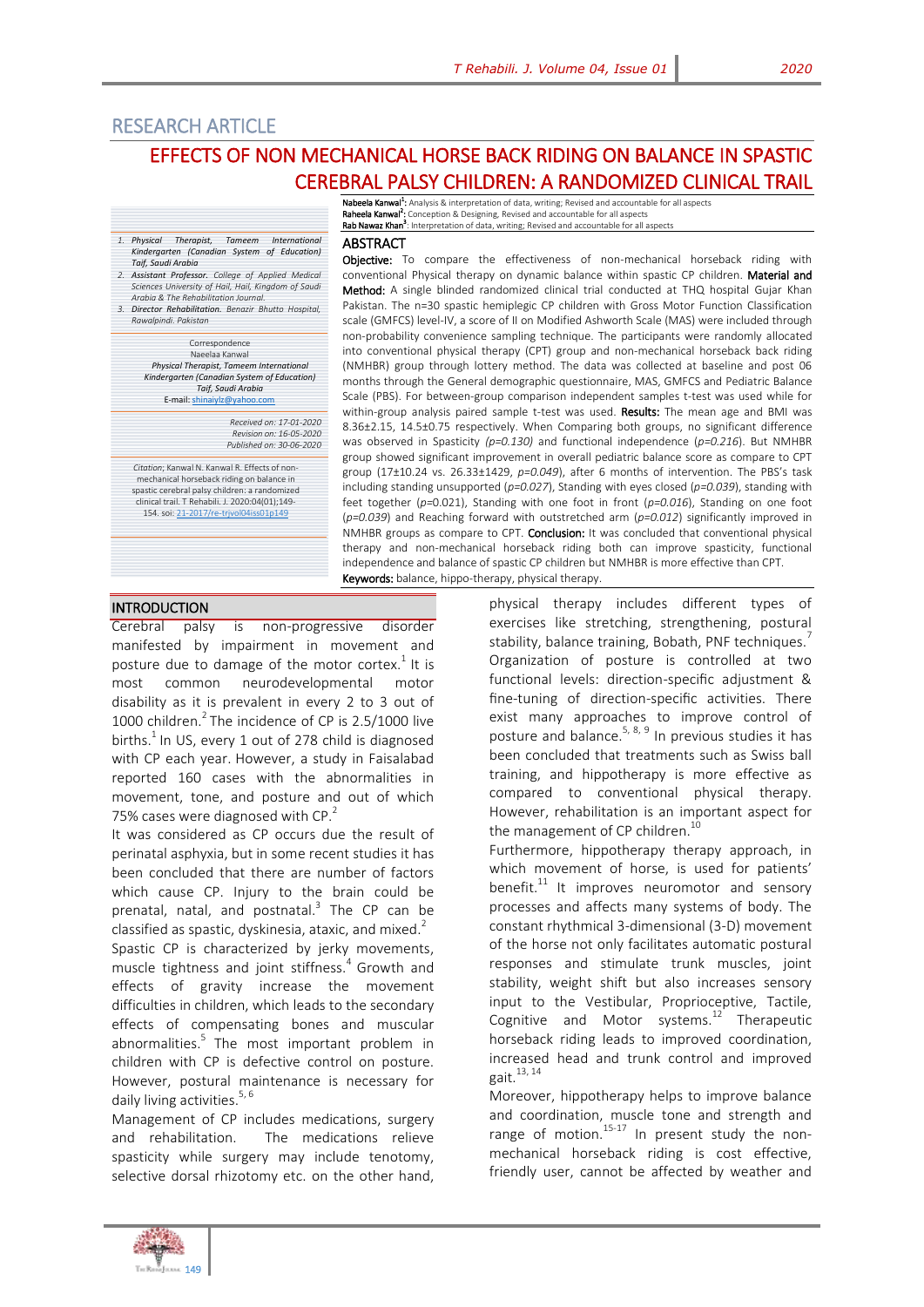occupies less space and children enjoy with toy horse. Present study was done to compare the effectiveness of non-mechanical horseback riding versus conventional therapy (NMHBR) on dynamic balance and conventional physical therapy in spastic hemiplegic CP children.

#### METHODOLOGY

A single-blinded, randomized clinical trial was conducted at Makkah Medical Center Saudi Arabia, from June 2018—May 2019, after taking an approval from competent authority of Tehsil Headquarter Hospital (THQ), Gujar Khan Pakistan. The study was initiated after taking an informed consent from parents, and considering the ethical considerations according to declaration of Helsinki.

The children with spastic hemiplegic CP, age range of 5-12 years, who had GMFCS - level IV, a score of 2 on Modified Ashworth Scale and move the affected parts easily, and who had an active hand grip of affected hand were included in the study. However, the children with any acute infection, fever and cognitive impairments were excluded. The sample was recruited through non-probability convenience sampling technique. The n=30 participants who fulfilled the eligibility criteria were randomly divided into non-mechanical horseback back riding (NMHBR) and conventional physical therapy groups through lottery method and participants were kept blind to the allocated treatment. (Figure 1)



Figure 1: CONSORT Diagram



Figure 2: Custom made wooden horse

In conventional physical therapy group, all participants were treated with the stretching of the tight muscle, positioning, abdominal co activation, rolling and balance training exercises. While in NMHBR group, exercises performed in CPT group, and with the addition of a custom made wooden horse for balance training. The horse was fixed on the floor with spring as shown in Figure 2.

Table 1: Treatment protocol for CPT and NMHBR groups

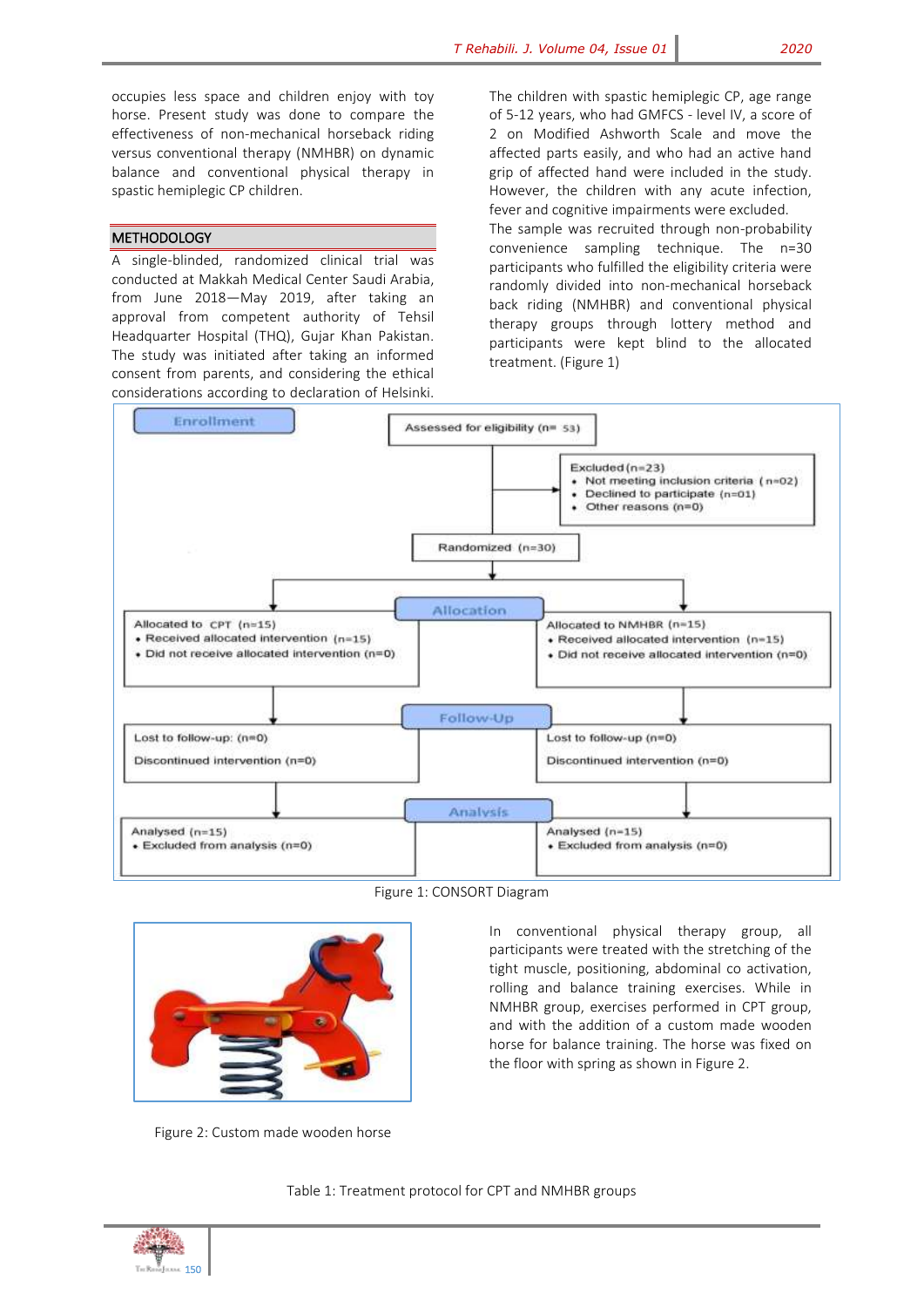|                       | $CPT(n=15)$                                                                                                      | NMHR $(n=15)$                                                                                                                              |
|-----------------------|------------------------------------------------------------------------------------------------------------------|--------------------------------------------------------------------------------------------------------------------------------------------|
| Type of exercises     | Stretching of the tight muscle,<br>positioning, abdominal co<br>activation, rolling and balance<br>training etc. | Stretching of the tight muscle, positioning,<br>abdominal co activation; rolling, balance<br>training and non-mechanical horseback riding. |
| Frequency of sessions | 3 times a week up to 6 months                                                                                    | 3 times a week up to 6 months and 3 times a<br>week up to 6 months for non-mechanical<br>horseback riding                                  |
| Duration of session   | 30 to 40 mint session for CPT                                                                                    | 30 to 40 mint session for CPT and 30 mints for<br><b>NMHR</b>                                                                              |
| No. of repetitions    | 10 to 20 rep within 30 sec                                                                                       | 10 to20 rep within 30 sec and one sitting for<br>30 mint                                                                                   |

The data was collected at baseline and post 06 months after intervention. General demographic data was collected including age, gender, height, weight, BMI (Appendix 1). Pediatric Balance Scale (PBS), which has constructed validity and reliability, was used for the assessment of dynamic balance which consists of 14 items scoring from 0 point (lowest level of function) to 4 points (highest level function) with a maximum score of 56 points. $^{(18)}$ The independent sample t-test was used for between-group comparison while for within-group analysis paired sample t-test was used by using SPSS version 21. The level of significance was set at a *p<0.05.*

### **RESULTS**

The mean age of study participants was 8.35±2.27 years and BMI was  $14.8 \pm 0.84$  kg/m<sup>2</sup>. A total of n=14 males and n=16 females participated in the study. Of which n=5 males and n=10 females were in CPT group while n=9 males and n=6 females were in NMHBR group.

Within group analysis showed that spasticity was significantly improved in both groups (CPT=1.86±0.22 vs. 1.40±0.20, *p<0.001* & NMHBR=1.80±0.25 vs. 1.26±0.25, *p<0.001*). But functional independence (GMFCS) was significantly improved only in NMHBR group (3.53±0.51 vs. 3.26±0.88, *p=0.041).* The overall balance score was significantly improved in both groups

(CPT=11.60±8.54 vs. 17.±10.24, *p<0.001* & NMHBR=16.53±8.5 vs. 26.33±14.29, *p<0.001*) after six months of interventions. In CPT group most of the tasks of PBS were not significant improved (*p>0.05*) including sitting unsupported, standing with eyes closed, standing with feet together, standing with one foot in front, standing on one foot, turning 360 degrees, turning to look behind, retrieving object from floor and placing alternate foot on stool. While in NMHBR group all tasks were improved significantly (*p<0.05*) except turning 360 degrees (*p=0.055*) and placing alternate foot on stool (*p=0.164*). (Table 2)

While comparing the both group, no significant difference was observed in Spasticity *(p=0.130)* and functional independence (*p=0.216*). But NMHBR group showed significant improvement in overall pediatric balance score as compare to CPT group (17±10.24 vs. 26.33±1429, *p=0.049*), after 6 month intervention. The PBS's task including standing unsupported (*p=*0.027), Standing with eyes closed (*p=0.039*), standing with feet together (*p=0.021*), Standing with one foot in front (*p=0.016*), Standing on one foot (*p=0.039*) and Reaching forward with outstretched arm (*p=0.012*) were significantly improved in NMHBR groups as compare to CPT. (Table 3)

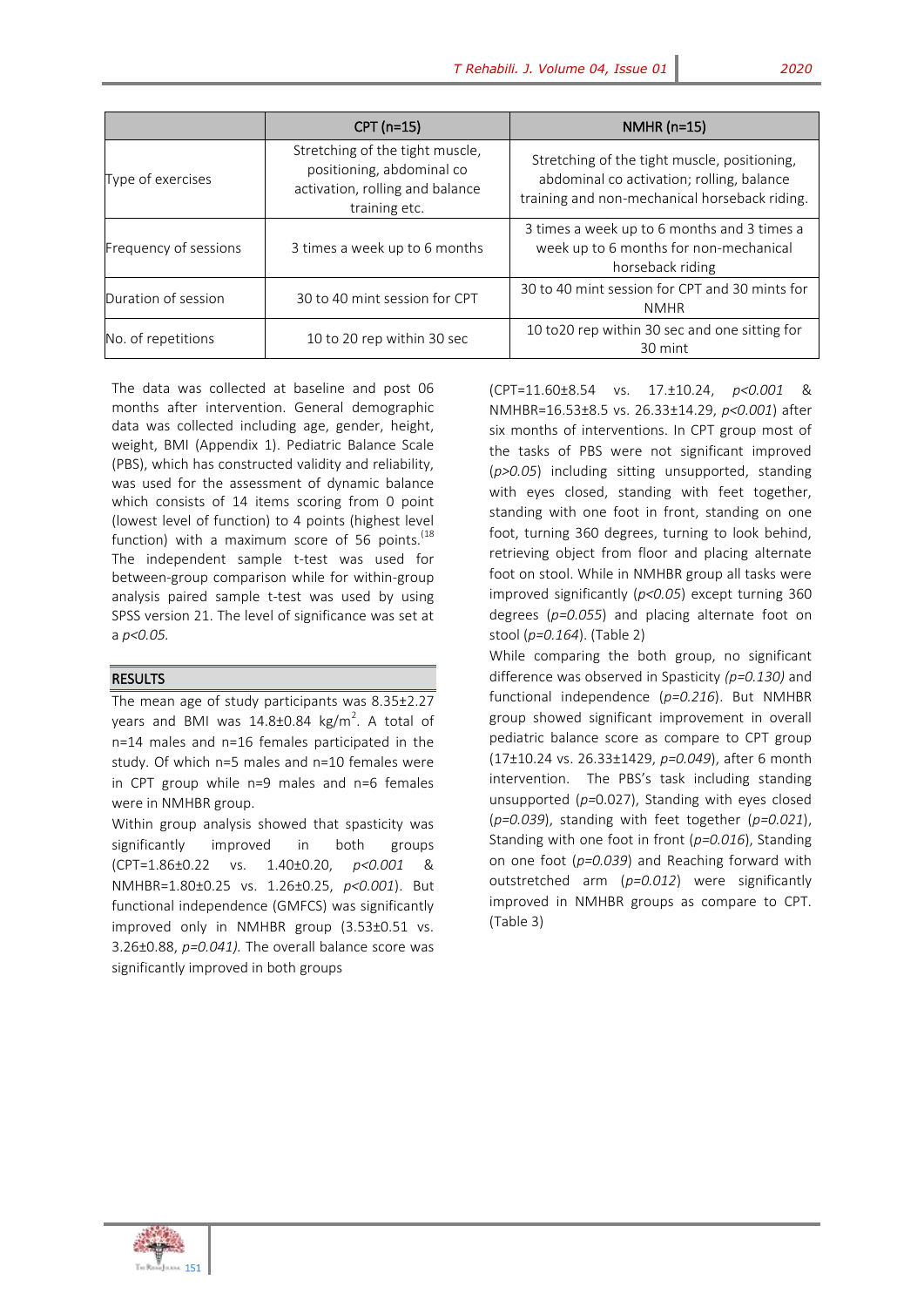|                                 |      |            |      | Table 2. The post analysis in entreatment (spasticity, Givin es $\alpha$ ) bs<br>CPT (n=15) |            |                 |      | NMHBR (n=15) |            |  |
|---------------------------------|------|------------|------|---------------------------------------------------------------------------------------------|------------|-----------------|------|--------------|------------|--|
|                                 |      | Mean       | SD   | <b>MD</b>                                                                                   | p-value    | Mean            | SD   | MD           | p-value    |  |
|                                 | Pre  | 1.86       | 0.22 |                                                                                             | $0.000***$ | 1.80            | .25  | 0.53         | $0.00***$  |  |
| Spasticity                      | Post | 1.40       | 0.20 | 0.46                                                                                        |            | 1.26            | .25  |              |            |  |
| Functional Independence         | Pre  | 3.73       | 0.45 |                                                                                             |            | 3.53            | .51  |              | $0.041**$  |  |
| (GMFCS)                         | Post | 3.60       | 0.50 | 0.13                                                                                        | 0.164      | 3.26            | .88  | 0.26         |            |  |
| sitting to standing             | Pre  | 2.66       | 0.89 |                                                                                             | $0.000***$ | 3.46            | .74  | $-0.40$      | $0.028**$  |  |
|                                 | Post | 3.66       | 0.48 | $-1.0$                                                                                      |            | 3.86            | .51  |              |            |  |
|                                 | Pre  | 2.60       | 0.91 | $-1.00$                                                                                     | $0.000***$ | 3.33            | .72  | $-0.46$      | $0.014**$  |  |
| of standing to sitting          | Post | 3.60       | 0.63 |                                                                                             |            | 3.80            | .56  |              |            |  |
| Transfers                       | Pre  | 1.80       | 1.26 | $-0.93$                                                                                     | $0.000**$  | 2.73            | .96  | $-0.66$      | $0.001***$ |  |
|                                 | Post | 2.73       | 1.09 |                                                                                             |            | 3.40            | .82  |              |            |  |
| standing unsupported            | Pre  | 0.80       | 1.14 | $-0.40$                                                                                     | $0.009**$  | 1.40            | 1.12 | $-1.06$      | $0.000***$ |  |
|                                 | Post | 1.20       | 1.56 |                                                                                             |            | 2.46            | 1.4  |              |            |  |
|                                 | Pre  | 0.93       | 1.62 | $-0.06$                                                                                     | 0.334      | 1.06            | 1.62 | $-0.80$      | $0.047**$  |  |
| sitting unsupported             | Post | 1.00       | 1.73 |                                                                                             |            | 1.86            | 2.06 |              |            |  |
| standing with eyes closed       | Pre  | .00        | 0.00 |                                                                                             |            | 0.13            | .51  | $-0.33$      | $0.019**$  |  |
|                                 | Post | 0.000      | 0.00 |                                                                                             |            | 0.46            | .83  |              |            |  |
| standing with feet together     | Pre  | 0.066      | 0.25 |                                                                                             |            | 0.20            | .56  | $-1.00$      | $0.026**$  |  |
|                                 | Post | 0.06       | 0.25 |                                                                                             |            | 1.20            | 1.78 |              |            |  |
| standing with one foot in front | Pre  | 0.00       | 0.00 |                                                                                             |            | 0.00            | .00  | $-1.00$      | $0.023**$  |  |
|                                 | Post | 0.00       | 0.00 |                                                                                             |            | 1.00            | 1.51 |              |            |  |
| standing on one foot            | Pre  | 0.00       | 0.00 |                                                                                             |            | 0.00            | .00  | $-0.46$      | $0.048**$  |  |
|                                 | Post | 0.00       | 0.00 |                                                                                             |            | 0.46            | .83  |              |            |  |
| turning 360 degrees             | Pre  | 0.26       | 0.45 | $-0.40$                                                                                     | 0.164      | 0.60            | .98  | $-0.66$      | 0.055      |  |
|                                 | Post | 0.66       | 1.39 |                                                                                             |            | 1.26            | 1.53 |              |            |  |
| turning to look behind          | Pre  | 0.26       | 0.45 | $-0.40$                                                                                     | 0.164      | 0.60            | .91  | $-0.73$      | $0.036**$  |  |
|                                 | Post | 0.66       | 1.39 |                                                                                             |            | 1.33            | 1.54 |              |            |  |
| retrieving object from floor    | Pre  | 0.60       | 1.12 | $-0.20$                                                                                     | 0.082      | 0.80            | 1.26 | $-1.00$      | $0.013**$  |  |
|                                 | Post | 0.80       | 1.52 |                                                                                             |            | 1.80            | 1.89 |              |            |  |
| placing alternate foot on stool | Pre  | 0.00       | 0.00 |                                                                                             |            | 0.00            | .00  | $-0.13$      | 0.164      |  |
|                                 | Post | 0.00       | 0.00 |                                                                                             |            | 0.13            | .35  |              |            |  |
| reaching forward with           | Pre  | 1.60       | 1.24 | $-0.60$                                                                                     | $0.007**$  | 2.20            | 1.01 | $-1.06$      | $0.000***$ |  |
| outstretched arm                | Post | 2.20       | 1.26 |                                                                                             |            | 3.26<br>.88     |      |              |            |  |
| <b>Total PBS</b>                | Pre  | 11.60±8.54 |      | $-5.40$                                                                                     | $0.000***$ | $16.53 \pm 8.5$ |      | $-9.80$      | $0.001***$ |  |
|                                 | Post | 17.±10.24  |      |                                                                                             |            | 26.33±14.29     |      |              |            |  |

| Table 2: Pre-post analysis in CPT & NMHBR (Spasticity, GMFCS & PBS) |  |  |  |  |  |  |
|---------------------------------------------------------------------|--|--|--|--|--|--|
|---------------------------------------------------------------------|--|--|--|--|--|--|

*Level of significance= p<0.05\*\* & p<0.001\*\*\**

Table 3: Comparison of CPT & NMHBR (Spasticity, GMFCS & PBS)

|                                        | <b>CPT</b> | <b>NMHBR</b> |       |           | <b>MD</b> |           |
|----------------------------------------|------------|--------------|-------|-----------|-----------|-----------|
|                                        | Mean       | <b>SD</b>    | Mean  | <b>SD</b> |           | p-value   |
| Spasticity                             | 1.40       | 0.20         | 1.26  | 0.25      | .013      | 0.130     |
| Functional independence (GMFCS)        | 3.60       | 0.50         | 3.26  | 0.88      | 0.33      | 0.216     |
| Sitting to standing                    | 3.66       | 0.48         | 3.86  | 0.51      | $-0.20$   | 0.285     |
| Standing to sitting                    | 3.60       | 0.63         | 3.80  | 0.56      | $-0.20$   | 0.367     |
| <b>Transfers</b>                       | 2.73       | 1.09         | 3.40  | 0.82      | $-0.66$   | 0.071     |
| Standing unsupported                   | 1.20       | 1.56         | 2.46  | 1.4       | $-1.26$   | $0.027**$ |
| Sitting unsupported                    | 1.00       | 1.73         | 1.86  | 2.06      | $-0.86$   | 0.223     |
| Standing with eyes closed              | 0.000      | 0.00         | 0.46  | 0.83      | $-0.46$   | $0.039**$ |
| Standing with feet together            | 0.06       | 0.25         | 1.20  | 1.78      | $-1.13$   | $0.021**$ |
| Standing with one foot in front        | 0.00       | 0.00         | 1.00  | 1.51      | $-1.0$    | $0.016**$ |
| Standing on one foot                   | 0.00       | 0.00         | 0.46  | 0.83      | $-0.46$   | $0.039**$ |
| Turning 360 degrees                    | 0.66       | 1.39         | 1.26  | 1.53      | $-0.60$   | 0.272     |
| Turning to look behind                 | 0.66       | 1.39         | 1.33  | 1.54      | $-0.66$   | 0.225     |
| Retrieving object from floor           | 0.80       | 1.52         | 1.80  | 1.89      | $-1.00$   | 0.122     |
| Placing alternate foot on stool        | 0.00       | 0.00         | 0.13  | 0.35      | $-0.13$   | 0.153     |
| Reaching forward with outstretched arm | 2.20       | 1.26         | 3.26  | 0.88      | $-1.06$   | $0.012**$ |
| <b>Total PBS</b>                       | 17.00      | 10.24        | 26.33 | 14.29     | $-9.33$   | $0.049**$ |

*Level of significance= p<0.05\*\* & p<0.001\*\*\**

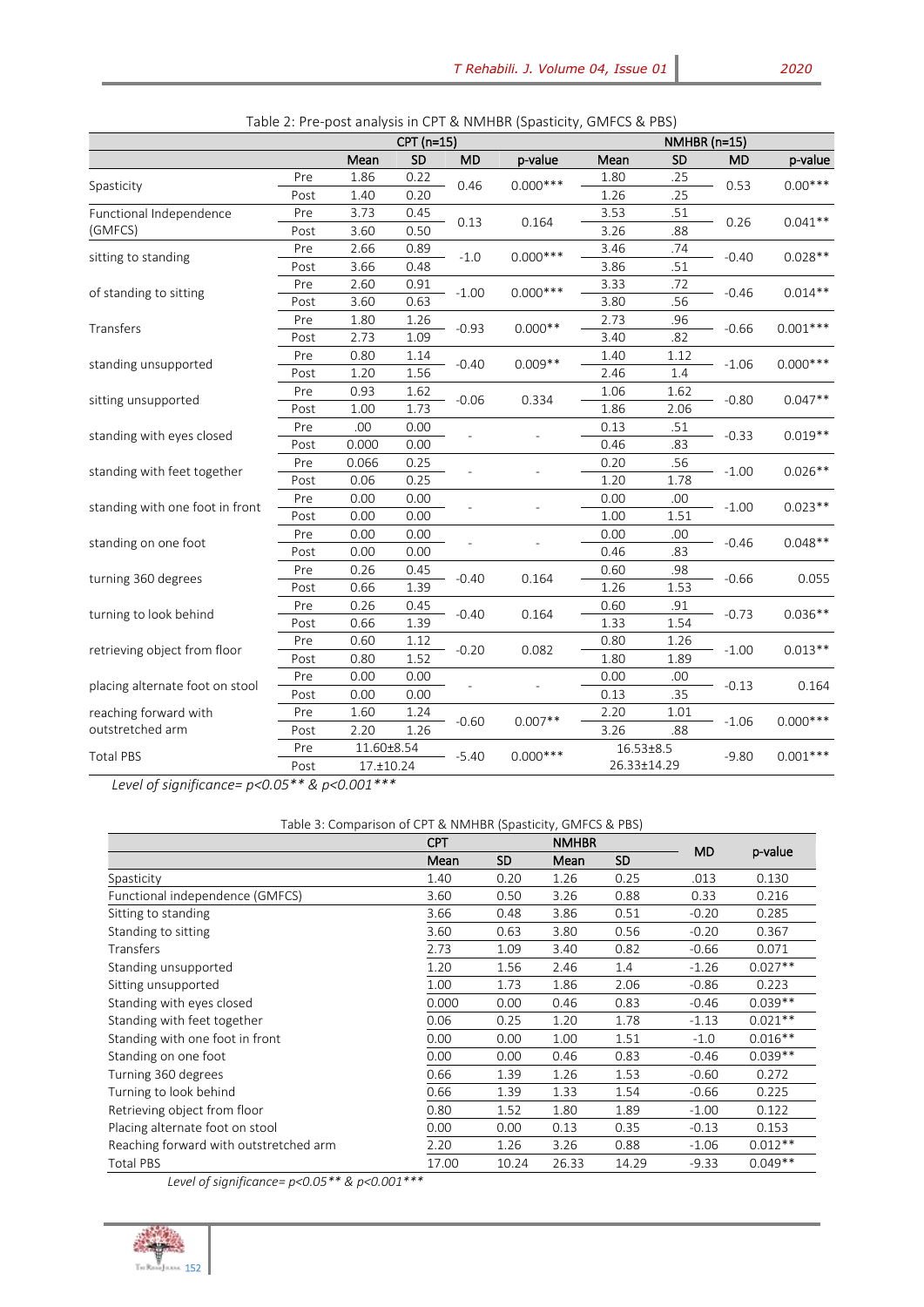## **DISCUSSION**

The primary objective of the study was to compare the effectiveness of non-mechanical horseback riding with conventional physical therapy on spasticity, functional independence, and dynamic balance within spastic CP children.

In this study, it has been seen that the spasticity is significantly improved on MAS in both groups which is in the support of previous finding that hippotherapy can significantly reduce the muscle tone in spastic hemiplegic CP children.<sup>19</sup> And physical therapy such as continuous stretching exercises helps in reducing spasticity by addressing the muscle shortening.<sup>20</sup>

Furthermore, functional independence on GMFCS was also significantly improved which is in the coherence of the previous study that, hippotherapy is an effective approach for the improvement in functional independence in spastic hemiplegic CP children. The shape of the horse, and the 3-D and rhythmic movement also influence the mobility, gross motor function, and functional activities of the CP children. $21$ 

Between groups comparison showed significant improvement in the total score of PBS after 6 months of intervention in both NMHBR and CPT group, while within group comparison showed significant improvement in the NMHBR group. Benda et al. did a pre posttest study and concluded that hippotherapy improved symmetry of muscle activity rather than passive stretching supporting the results of present study.  $22$  It has also considered that 3-D and rhythmic movement of horse also improve balance and posture in CP children.<sup>21</sup>

Additionally, between groups comparison showed significant improvement in sitting to standing, standing to sitting, transfers, standing unsupported and reaching forward with outstretched arms in CPT group. While all items including sit to stand, stand to sit, transfers, standing unsupported, sitting unsupported, standing with eyes closed, standing with feet together, standing with one foot in front, one foot standing, turning to look at back, picking any object from floor, and forward reaching with outstretched arm showed significant improvement in NMHBR group. In some previous literature it has been discussed that the maintenance of balance depends on muscle activity and posture control.

Horse movement provides a precise, smooth, rhythmic, and repetitive pattern of movement.<sup>16, 22</sup> Hence, such repeated adjustments improves the strength of pelvic, abdominal and lumbar area and maintain balance and upright posture. Different studies have been done to assess effectiveness of horseback riding.

In present study when both groups were compared, significant improvement was observed for standing unsupported, standing with eyes closed, standing with feet together, standing with foot in front, standing on one foot, and placing alternate foot on stool in NMHBR group. In a previous study the effectiveness of hippotherapy on balance was observed in CP children and PBS showed major improvements in balance. $^{23}$ Furthermore, in another study, children having mild to moderate balance problem were treated with hippotherapy for 45-minute two times in a week till 6 weeks. The results supported that hippotherapy can improve balance and performance of daily activities for children with mild to moderate balance problems.<sup>24</sup>

Moreover, Shurtleff et al. determined that hippotherapy improves stability of head/trunk and reaching activities of upper extremity (UE) in spastic diplegia cerebral palsy (SDCP) children. A human performance laboratory with six camera video motion capture systems was used and showed significant improvements in stability of head/trunk, improved reaching/targeting and reach/path ratio with hippotherapy.<sup>(14</sup> However, the result of current study showed the hippotherapy improved reaching activities of UE in hemiplegic CP children. Furthermore, study done by Bertoti, showed significant improvement in posture and functional skills due to improved muscle tone and balance in CP children who were treated with therapeutic horseback riding program. (16

### **CONCLUSION**

It was concluded that conventional physical therapy and non-mechanical horseback riding both can improve balance, spasticity and functional independence of spastic hemiplegic CP children but NMHBR is more effective than CPT. It is recommended to conduct multi centered study